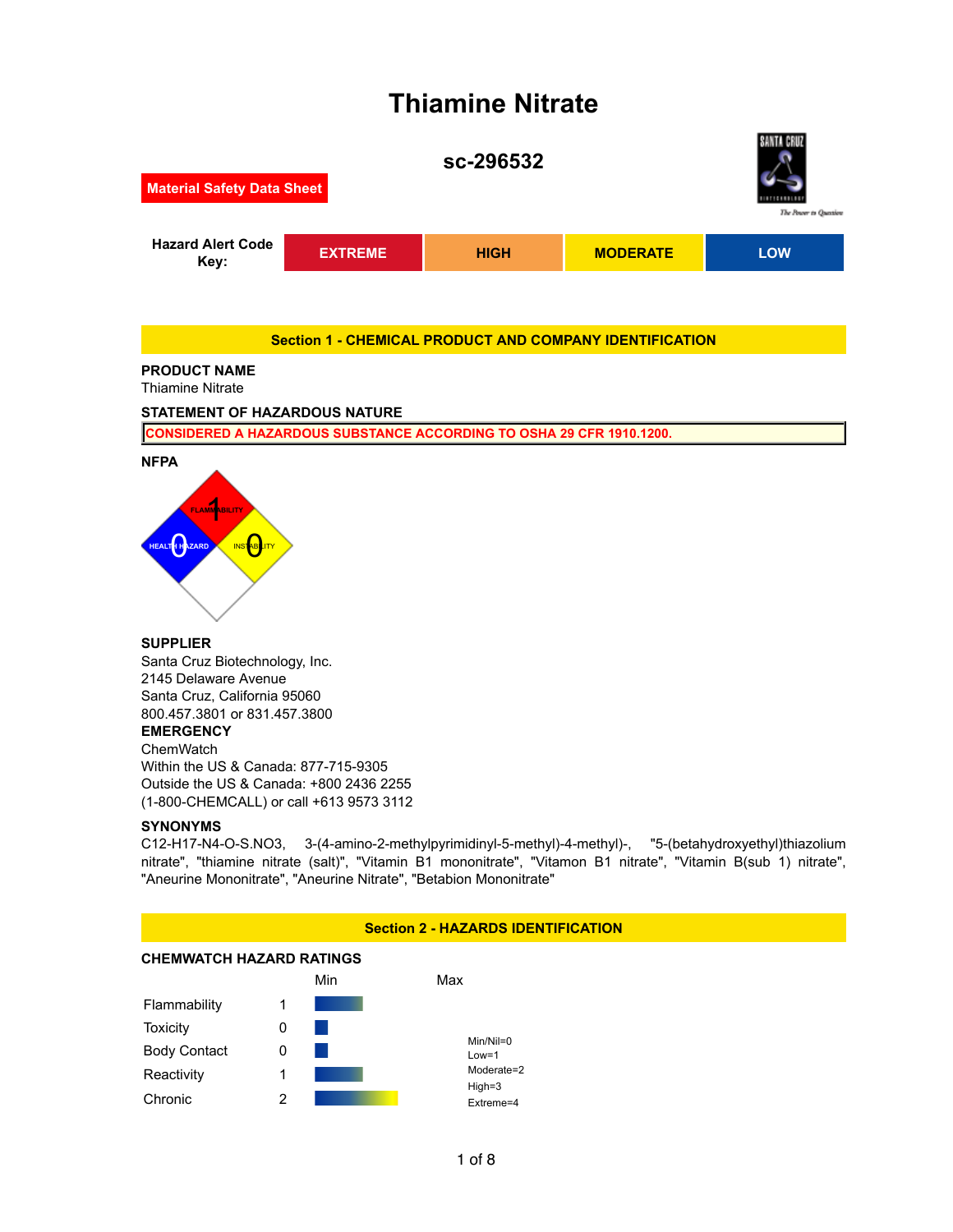#### **CANADIAN WHMIS SYMBOLS**



**EMERGENCY OVERVIEW RISK**

**POTENTIAL HEALTH EFFECTS**

#### **ACUTE HEALTH EFFECTS**

#### **SWALLOWED**

■ Although ingestion is not thought to produce harmful effects, the material may still be damaging to the health of the individual following ingestion, especially where pre-existing organ (e.

#### g. **EYE**

■ Although the material is not thought to be an irritant, direct contact with the eye may cause transient discomfort characterized by tearing or conjunctival redness (as with windburn).

Slight abrasive damage may also result.

#### **SKIN**

■ The material is not thought to produce adverse health effects or skin irritation following contact (as classified using animal models).

Nevertheless, good hygiene practice requires that exposure be kept to a minimum and that suitable gloves be used in an occupational setting.

■ Open cuts, abraded or irritated skin should not be exposed to this material.

■ Entry into the blood-stream, through, for example, cuts, abrasions or lesions, may produce systemic injury with harmful effects.

Examine the skin prior to the use of the material and ensure that any external damage is suitably protected. **INHALED**

■ The material is not thought to produce adverse health effects or irritation of the respiratory tract (as classified using animal models).

Nevertheless, good hygiene practice requires that exposure be kept to a minimum and that suitable control measures be used in an occupational setting.

■ Persons with impaired respiratory function, airway diseases and conditions such as emphysema or chronic bronchitis, may incur further disability if excessive concentrations of particulate are inhaled.

■ Not normally a hazard due to non-volatile nature of product.

#### **CHRONIC HEALTH EFFECTS**

■ Limited evidence suggests that repeated or long-term occupational exposure may produce cumulative health effects involving organs or biochemical systems.

Long term exposure to high dust concentrations may cause changes in lung function i.e. pneumoconiosis; caused by particles less than 0.5 micron penetrating and remaining in the lung.

Thiamine is absorbed from the body and is widely distributed to most body tissues. It is not stored to an appreciable degree and quantities in excess to the body's needs are excreted in urine as unchanged thiamine or its metabolites.

Anaphylactic reactions have occasionally been produced by injections of thiamine given alone and sudden death has been reported. The risk of anaphylactic shock increases with repeated administration by the parental route. Other B group vitamins also have produced allergy following injection.

Exposure to small quantities may induce hypersensitivity reactions characterized by acute bronchospasm, hives (urticaria), deep dermal wheals (angioneurotic edema), running nose (rhinitis) and blurred vision . Anaphylactic shock and skin rash (non-thrombocytopenic purpura) may occur.

| <b>Section 3 - COMPOSITION / INFORMATION ON INGREDIENTS</b> |        |  |      |  |  |
|-------------------------------------------------------------|--------|--|------|--|--|
| <b>NAME</b>                                                 | CAS RN |  | $\%$ |  |  |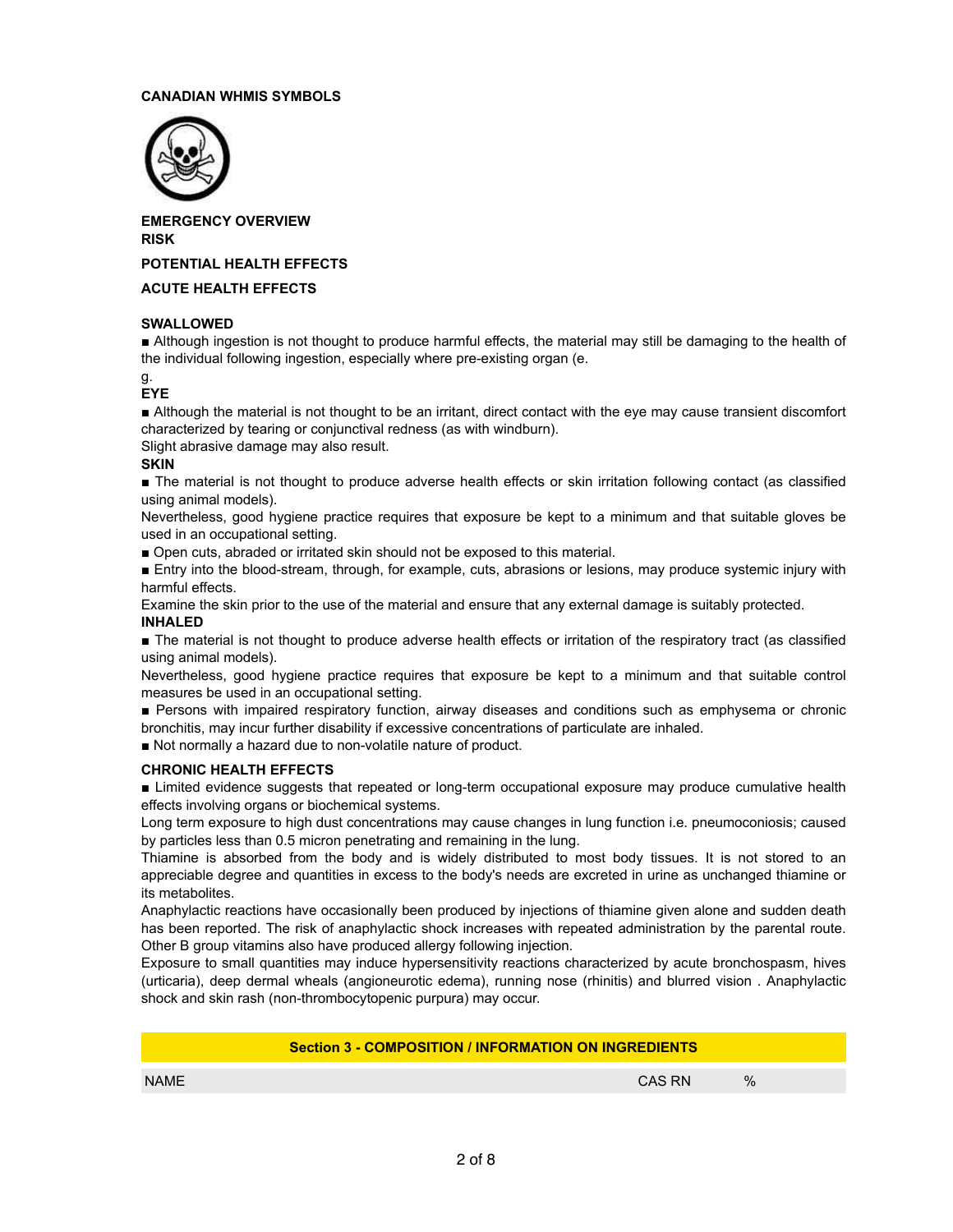#### **Section 4 - FIRST AID MEASURES**

#### **SWALLOWED**

- Immediately give a glass of water.
- First aid is not generally required. If in doubt, contact a Poisons Information Center or a doctor.

#### **EYE**

- If this product comes in contact with eyes
- Wash out immediately with water.
- **•** If irritation continues, seek medical attention.

#### **SKIN**

If skin or hair contact occurs

- Flush skin and hair with running water (and soap if available).
- Seek medical attention in event of irritation.

#### **INHALED**

- If dust is inhaled, remove from contaminated area.
- Encourage patient to blow nose to ensure clear passage of breathing.
- If irritation or discomfort persists seek medical attention.

#### **NOTES TO PHYSICIAN**

■ Treat symptomatically.

#### **Section 5 - FIRE FIGHTING MEASURES**

| Vapour Pressure (mmHG)     | Not applicable   |
|----------------------------|------------------|
| Upper Explosive Limit (%)  | Not available.   |
| Specific Gravity (water=1) | $0.35$ g/cc bulk |
| Lower Explosive Limit (%)  | Not available.   |

#### **EXTINGUISHING MEDIA**

- Water spray or fog.
- Foam.

#### **FIRE FIGHTING**

Alert Emergency Responders and tell them location and nature of hazard.

Wear breathing apparatus plus protective gloves.

#### **GENERAL FIRE HAZARDS/HAZARDOUS COMBUSTIBLE PRODUCTS**

- Combustible solid which burns but propagates flame with difficulty.
- Avoid generating dust, particularly clouds of dust in a confined or unventilated space as dusts may form an explosive mixture with air, and any source of ignition, i.e. flame or spark, will cause fire or explosion. Dust clouds generated by the fine grinding of the solid are a particular hazard; accumulations of fine dust may burn rapidly and fiercely if ignited.

Combustion products include carbon monoxide (CO), carbon dioxide (CO2), nitrogen oxides (NOx), sulfur oxides (SOx), other pyrolysis products typical of burning organic material.

### May emit poisonous fumes.

#### **FIRE INCOMPATIBILITY**

Avoid contamination with oxidizing agents i.e. nitrates, oxidizing acids,chlorine bleaches, pool chlorine etc. as ignition may result.

#### **EXTINGUISHING MEDIA**

- Water spray or fog.
- Foam.

#### **FIRE FIGHTING**

Alert Emergency Responders and tell them location and nature of hazard.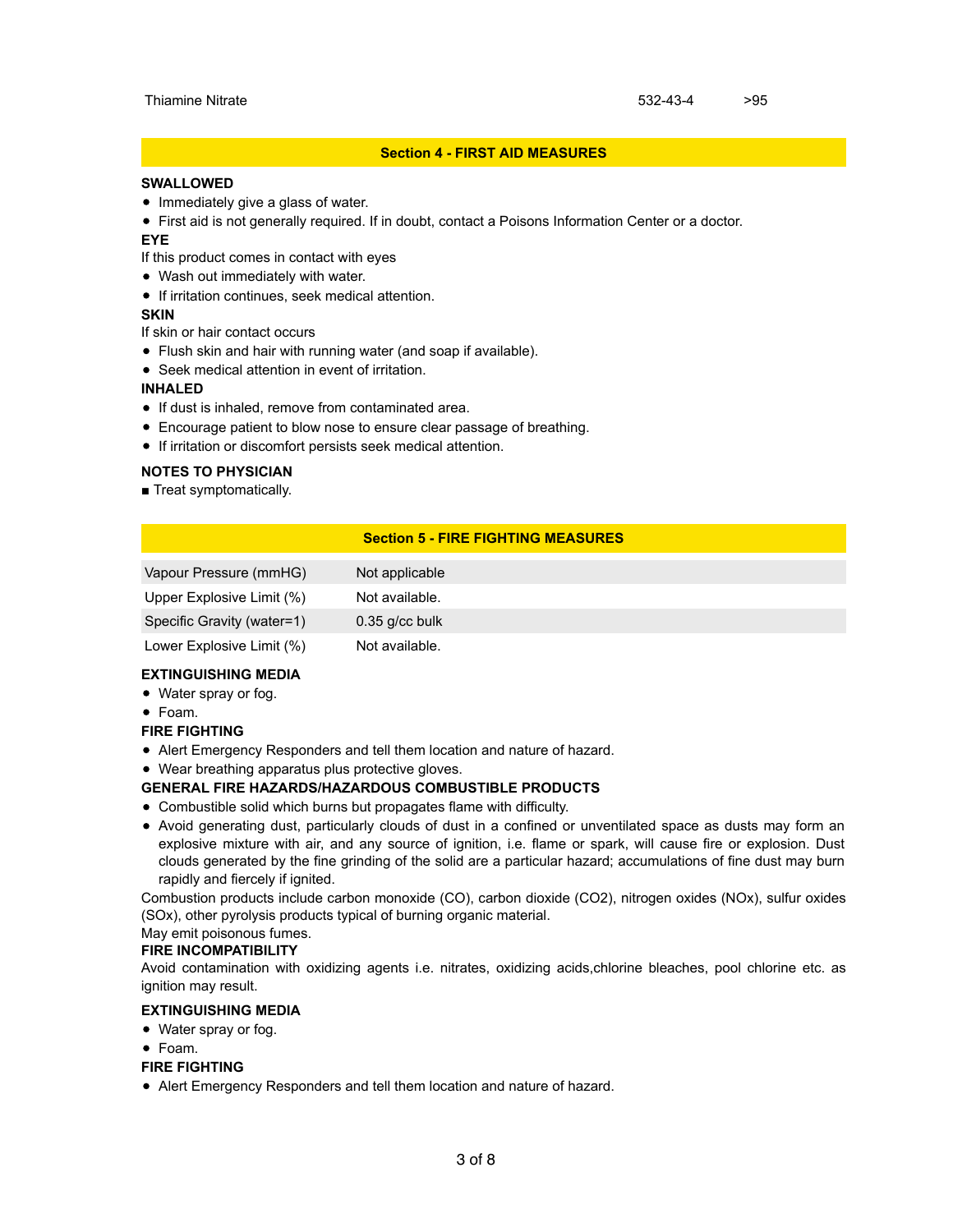Wear breathing apparatus plus protective gloves.

#### **GENERAL FIRE HAZARDS/HAZARDOUS COMBUSTIBLE PRODUCTS**

- Combustible solid which burns but propagates flame with difficulty.
- Avoid generating dust, particularly clouds of dust in a confined or unventilated space as dusts may form an explosive mixture with air, and any source of ignition, i.e. flame or spark, will cause fire or explosion. Dust clouds generated by the fine grinding of the solid are a particular hazard; accumulations of fine dust may burn rapidly and fiercely if ignited.

Combustion products include carbon monoxide (CO), carbon dioxide (CO2), nitrogen oxides (NOx), sulfur oxides (SOx), other pyrolysis products typical of burning organic material.

#### May emit poisonous fumes.

#### **FIRE INCOMPATIBILITY**

Avoid contamination with oxidizing agents i.e. nitrates, oxidizing acids,chlorine bleaches, pool chlorine etc. as ignition may result.

#### **Section 6 - ACCIDENTAL RELEASE MEASURES**

#### **MINOR SPILLS**

- Clean up waste regularly and abnormal spills immediately.
- Avoid breathing dust and contact with skin and eyes.
- Wear protective clothing, gloves, safety glasses and dust respirator.
- Use dry clean up procedures and avoid generating dust.
- Vacuum up or sweep up. NOTE Vacuum cleaner must be fitted with an exhaust micro filter (HEPA type) (consider explosion-proof machines designed to be grounded during storage and use).
- Dampen with water to prevent dusting before sweeping.
- Place in suitable containers for disposal.

#### **MAJOR SPILLS**

#### Moderate hazard.

- CAUTION Advise personnel in area.
- Alert Emergency Responders and tell them location and nature of hazard.

#### **Section 7 - HANDLING AND STORAGE**

#### **PROCEDURE FOR HANDLING**

- Avoid all personal contact, including inhalation.
- Wear protective clothing when risk of exposure occurs.

Empty containers may contain residual dust which has the potential to accumulate following settling. Such dusts may explode in the presence of an appropriate ignition source.

- Do NOT cut, drill, grind or weld such containers.
- In addition ensure such activity is not performed near full, partially empty or empty containers without appropriate workplace safety authorisation or permit.

#### **RECOMMENDED STORAGE METHODS**

Glass container.

- Polyethylene or polypropylene container.
- Check all containers are clearly labelled and free from leaks.

#### **STORAGE REQUIREMENTS**

Observe manufacturer's storing and handling recommendations.

#### **Section 8 - EXPOSURE CONTROLS / PERSONAL PROTECTION**

#### **EXPOSURE CONTROLS**

The following materials had no OELs on our records • thiamine mononitrate CAS532-43-4

#### **PERSONAL PROTECTION**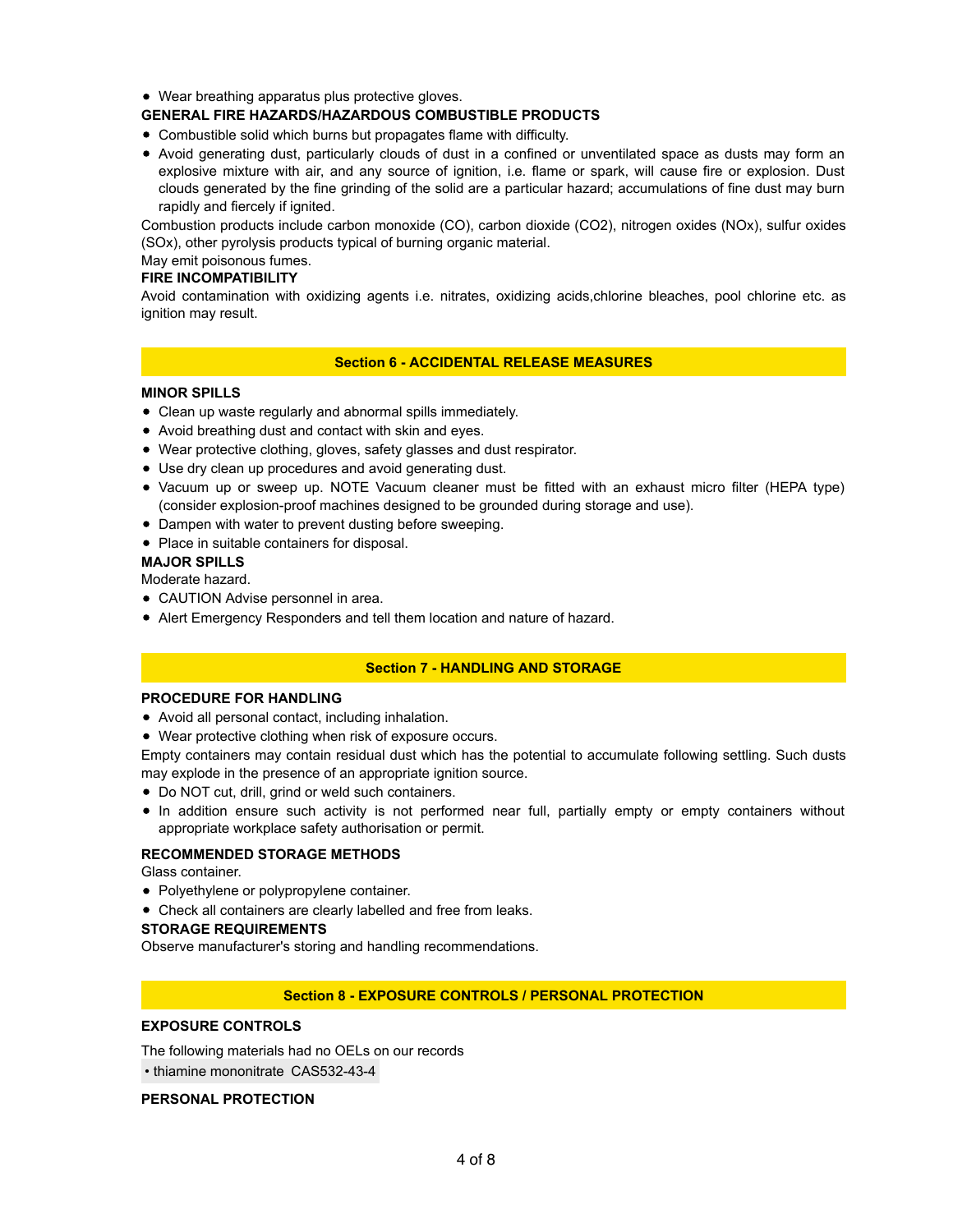

#### **RESPIRATOR**

•Particulate. (AS/NZS 1716 & 1715, EN 1432000 & 1492001, ANSI Z88 or national equivalent) **EYE**

When handling very small quantities of the material eye protection may not be required.

For laboratory, larger scale or bulk handling or where regular exposure in an occupational setting occurs

- Chemical goggles
- Face shield. Full face shield may be required for supplementary but never for primary protection of eyes
- Contact lenses may pose a special hazard; soft contact lenses may absorb and concentrate irritants. A written policy document, describing the wearing of lens or restrictions on use, should be created for each workplace or task. This should include a review of lens absorption and adsorption for the class of chemicals in use and an account of injury experience. Medical and first-aid personnel should be trained in their removal and suitable equipment should be readily available. In the event of chemical exposure, begin eye irrigation immediately and remove contact lens as soon as practicable. Lens should be removed at the first signs of eve redness or irritation - lens should be removed in a clean environment only after workers have washed hands thoroughly. [CDC NIOSH Current Intelligence Bulletin 59], [AS/NZS 1336 or national equivalent]

#### **HANDS/FEET**

Suitability and durability of glove type is dependent on usage. Important factors in the selection of gloves include

- frequency and duration of contact,
- chemical resistance of glove material,
- glove thickness and
- dexterity

Select gloves tested to a relevant standard (e.g. Europe EN 374, US F739, AS/NZS 2161.1 or national equivalent).

- When prolonged or frequently repeated contact may occur, a glove with a protection class of 5 or higher (breakthrough time greater than 240 minutes according to EN 374, AS/NZS 2161.10.1 or national equivalent) is recommended.
- When only brief contact is expected, a glove with a protection class of 3 or higher (breakthrough time greater than 60 minutes according to EN 374, AS/NZS 2161.10.1 or national equivalent) is recommended.
- Contaminated gloves should be replaced.

Gloves must only be worn on clean hands. After using gloves, hands should be washed and dried thoroughly. Application of a non-perfumed moisturiser is recommended.

- Rubber gloves (nitrile or low-protein, powder-free latex). Employees allergic to latex gloves should use nitrile gloves in preference.
- Double gloving should be considered.
- PVC gloves.
- Protective shoe covers. [AS/NZS 2210]
- Head covering.

Experience indicates that the following polymers are suitable as glove materials for protection against undissolved, dry solids, where abrasive particles are not present.

- polychloroprene
- nitrile rubber
- butyl rubber
- fluorocaoutchouc
- polyvinyl chloride

Gloves should be examined for wear and/ or degradation constantly.

#### **OTHER**

- For quantities up to 500 grams a laboratory coat may be suitable.
- For quantities up to 1 kilogram a disposable laboratory coat or coverall of low permeability is recommended.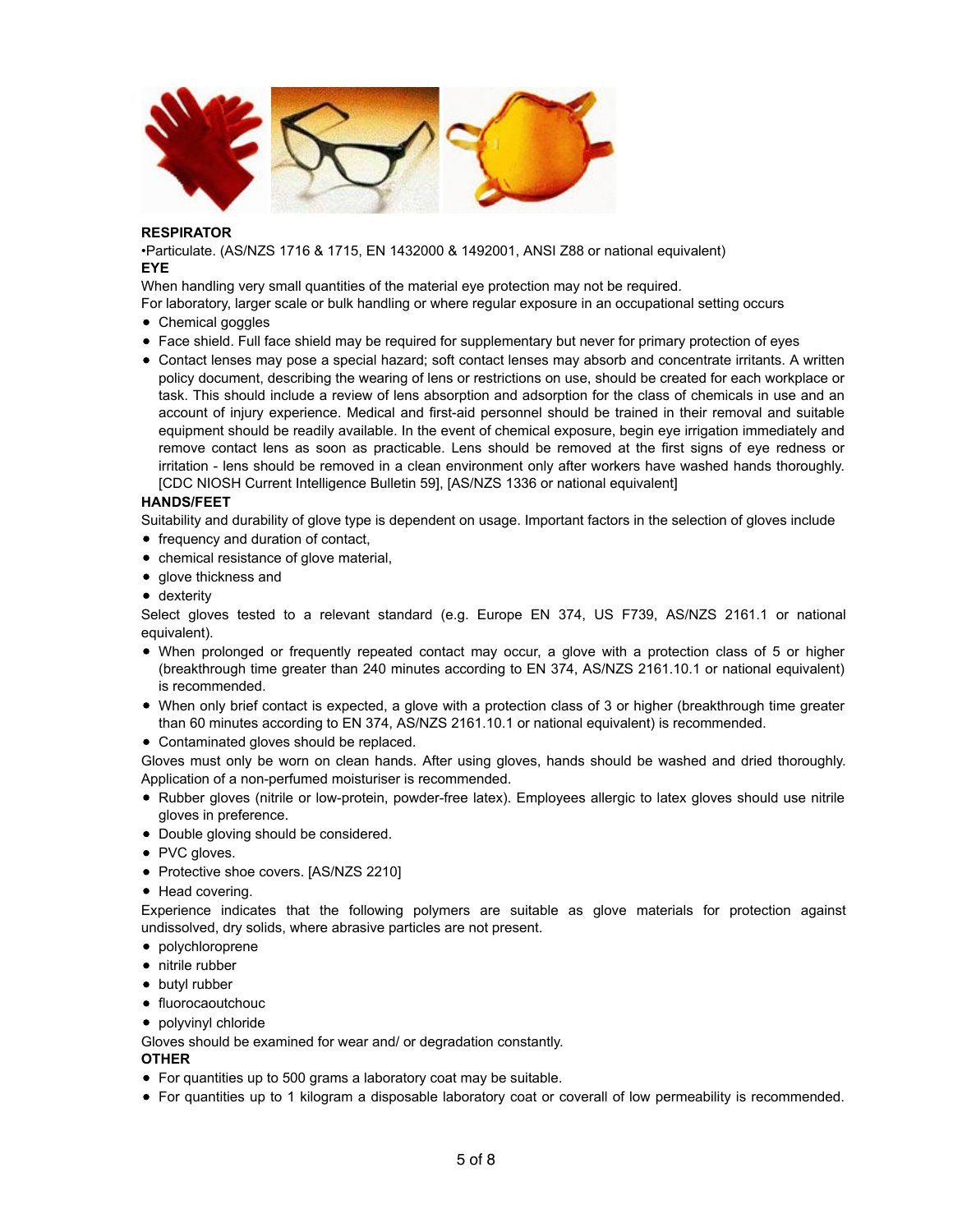Coveralls should be buttoned at collar and cuffs.

- For quantities over 1 kilogram and manufacturing operations, wear disposable coverall of low permeability and disposable shoe covers.
- For manufacturing operations, air-supplied full body suits may be required for the provision of advanced respiratory protection.
- Eye wash unit.
- Ensure there is ready access to an emergency shower.
- For Emergencies Vinyl suit

#### **ENGINEERING CONTROLS**

Enclosed local exhaust ventilation is required at points of dust, fume or vapor generation. HEPA terminated local exhaust ventilation should be considered at point of generation of dust, fumes or vapors.

#### **Section 9 - PHYSICAL AND CHEMICAL PROPERTIES**

#### **PHYSICAL PROPERTIES**

| Solid.                    |                  |                                |                      |
|---------------------------|------------------|--------------------------------|----------------------|
| Mixes with water.         |                  |                                |                      |
| State                     | Divided solid    | <b>Molecular Weight</b>        | 327.36               |
| Melting Range (°F)        | 374-392 decompsn | Viscosity                      | Not Applicable       |
| Boiling Range (°F)        | Not applicable.  | Solubility in water (g/L)      | Miscible             |
| Flash Point (°F)          | Not Available    | pH (1% solution)               | $6.5 - 7.1(2% soln)$ |
| Decomposition Temp (°F)   | 385-392          | pH (as supplied)               | Not applicable       |
| Autoignition Temp (°F)    | Not available.   | Vapour Pressure (mmHG)         | Not applicable       |
| Upper Explosive Limit (%) | Not available.   | Specific Gravity (water=1)     | $0.35$ g/cc bulk     |
| Lower Explosive Limit (%) | Not available.   | Relative Vapor Density (air=1) | Not applicable       |
| Volatile Component (%vol) | Not applicable   | <b>Evaporation Rate</b>        | Not applicable       |

#### **APPEARANCE**

Powder; mixes with water (2.7 gm/100 ml). Solutions of pH 4.0 show greater stability than neutral solutions and can be prepared in concentrations as high as 18.5 gm/100 ml at room temperature. More stable than the parent thiamine hydrochloride.

#### **Section 10 - CHEMICAL STABILITY**

#### **CONDITIONS CONTRIBUTING TO INSTABILITY**

- Presence of incompatible materials.
- Product is considered stable.

#### **STORAGE INCOMPATIBILITY**

• Protect from light.

Avoid reaction with oxidizing agents.

For incompatible materials - refer to Section 7 - Handling and Storage.

#### **Section 11 - TOXICOLOGICAL INFORMATION**

thiamine mononitrate

#### **TOXICITY AND IRRITATION**

THIAMINE MONONITRATE

unless otherwise specified data extracted from RTECS - Register of Toxic Effects of Chemical Substances. **TOXICITY IRRITATION**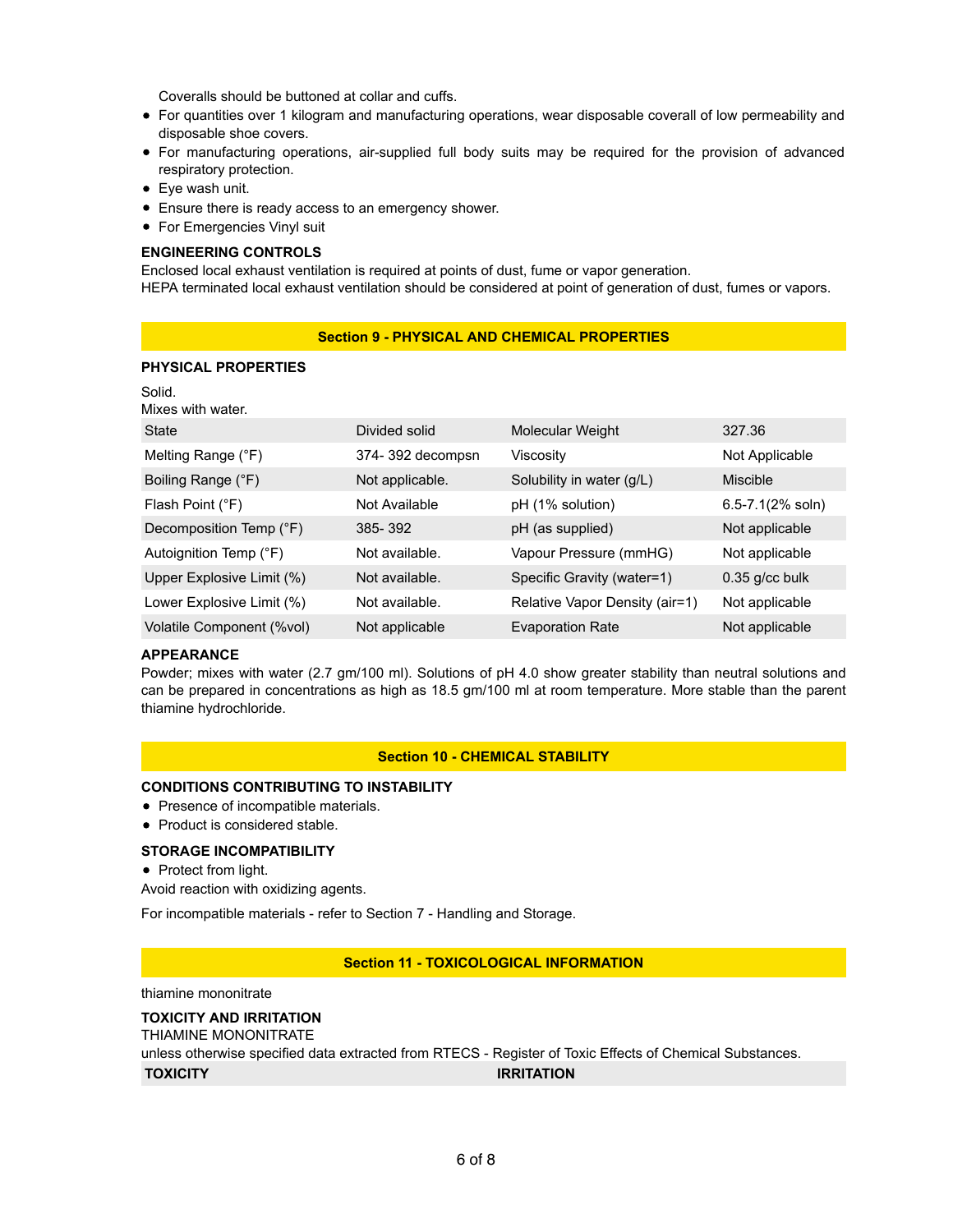Oral (rat) LD50 >15900 mg/kg<sup>\*</sup> Nil Reported

Oral (mouse) LD50 >5000 mg/kg\* \*[Roche]

Intravenous (mouse) LD50 84 mg/kg

#### **Section 12 - ECOLOGICAL INFORMATION**

#### No data

#### **Section 13 - DISPOSAL CONSIDERATIONS**

#### **Disposal Instructions**

All waste must be handled in accordance with local, state and federal regulations.

¦ Legislation addressing waste disposal requirements may differ by country, state and/ or territory. Each user must refer to laws operating in their area. In some areas, certain wastes must be tracked.

A Hierarchy of Controls seems to be common - the user should investigate:

- Reduction
- Reuse
- Recycling
- Disposal (if all else fails)

This material may be recycled if unused, or if it has not been contaminated so as to make it unsuitable for its intended use. Shelf life considerations should also be applied in making decisions of this type. Note that properties of a material may change in use, and recycling or reuse may not always be appropriate.

DO NOT allow wash water from cleaning equipment to enter drains. Collect all wash water for treatment before disposal.

- Recycle wherever possible.
- Consult manufacturer for recycling options or consult Waste Management Authority for disposal if no suitable treatment or disposal facility can be identified.

#### **Section 14 - TRANSPORTATION INFORMATION**

NOT REGULATED FOR TRANSPORT OF DANGEROUS GOODS: DOT, IATA, IMDG

#### **Section 15 - REGULATORY INFORMATION**

#### **thiamine mononitrate (CAS: 532-43-4) is found on the following regulatory lists;**

"Canada Domestic Substances List (DSL)","US Food Additive Database","US Toxic Substances Control Act (TSCA) - Chemical Substance Inventory"

#### **Section 16 - OTHER INFORMATION**

#### **LIMITED EVIDENCE**

■ Cumulative effects may result following exposure\*.

\* (limited evidence).

#### **Denmark Advisory list for selfclassification of dangerous substances**

| Substance            | CAS        | Suggested codes |
|----------------------|------------|-----------------|
| thiamine mononitrate | 532- 43- 4 | <b>Xn: R22</b>  |

*Reasonable care has been taken in the preparation of this information, but the author makes no warranty of merchantability or any other warranty, expressed or implied, with respect to this information. The author makes no representations and assumes no liability for any direct, incidental or consequential damages resulting from its use. For additional technical information please call our toxicology department on +800 CHEMCALL.*

■ Classification of the preparation and its individual components has drawn on official and authoritative sources